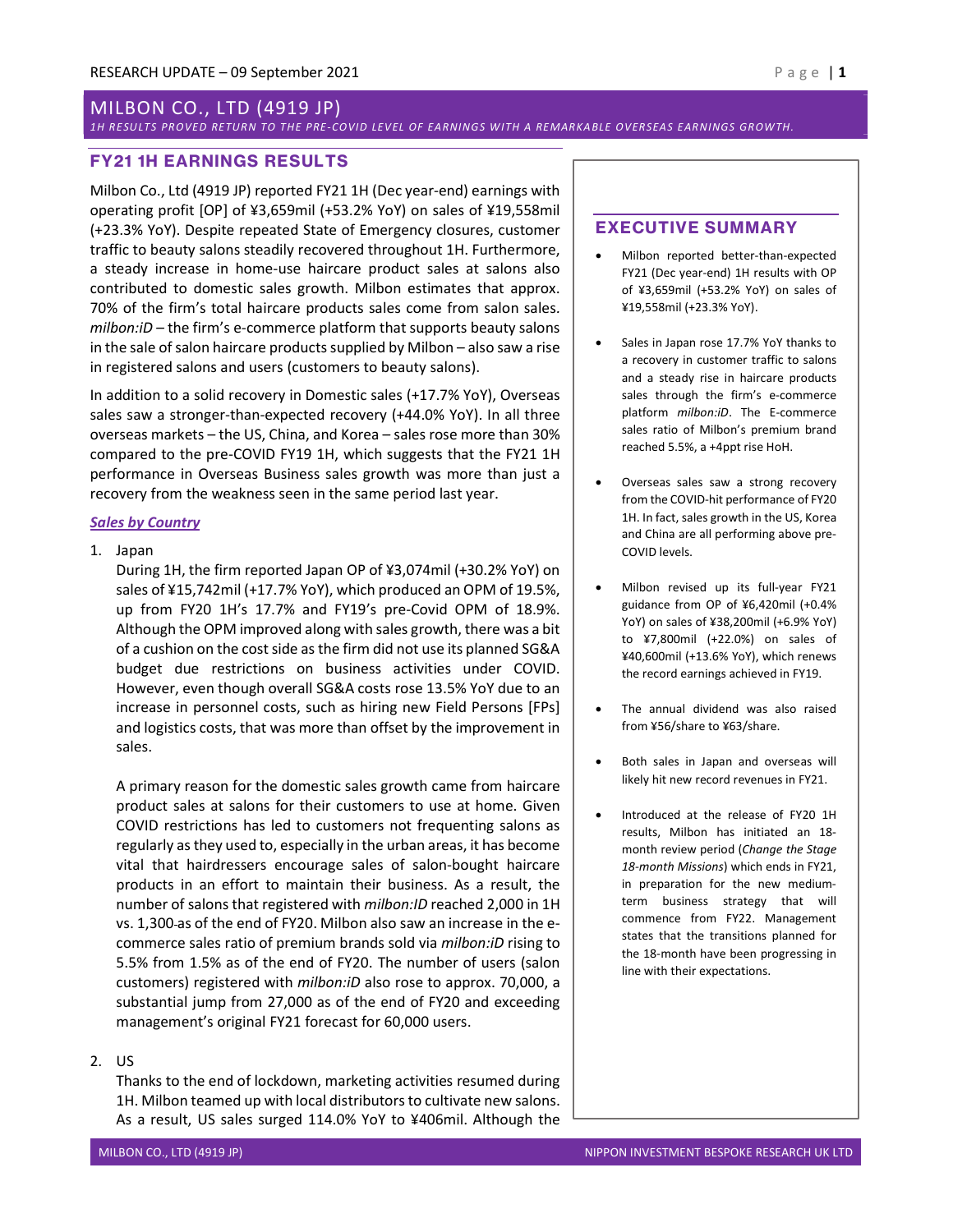# RESEARCH UPDATE – 09 September 2021  $P a g e$  | 2

high YoY growth reflects a recovery from the weak sales in FY20 1H under the pandemic, US sales were up 31.3% compared to FY19 1H. Sales of Global Milbon a premium haircare range, contributed to the sales growth. Hair colour product Sophistone proved popular and helps cultivate new customers. However, the US business remains loss making as of the 1H.

# 3. China

FY21 1H OP rose 183.9% YoY to ¥269mil on sales of ¥1,091mil (+55.9% YoY / +69.9% YoY on a yen-denominated basis). The number of salons that use Milbon products steadily increased on the back of the firm's successful education support for hairdressers. Over the past years, Milbon has expanded its regional coverage by expanding the number of distributors. Compared to FY19, sales are up 39.1%.

# 4. Korea

Milbon Korea – the largest part (8.2% of total consolidated net sales) of the firm's overseas operations – generated FY21 1H OP of ¥544mil (+97.4% YoY) on sales of ¥1,609mil (+26.9% YoY / +38.1% YoY on a yen-denominated base). Some 70% of sales in Korea is derived from hair colour products. Sales of premium brands, such as Global Milbon and Aujua, trended favourably as more salons had the products in stock.

# Sales by products

1H Haircare product sales rose 20.2% YoY to ¥11,288mil. Premium brands sales improved 33.8% YoY to ¥6,200mil as customers in Japan spent more on salon-bought high-end products such as Aujua (sales +30.1% YoY), for use at home. Global Milbon, another premium haircare brand, continue to grow in China, US and Korea. Sales of haircare premium brand products now comprises more than half of Milbon's total haircare products sales.

Hair colour products were particularly hit from the pandemic during FY20, but sales recovered 27.3% YoY to ¥7,124mil in 1H FY21 and they are up 10.9% from pre-COVID FY19 1H levels. Since wearing a mask has become the norm and since half of one's face is hidden, customers are now choosing to add hair colour as part of their fashion repertoire. Fashion colour products that offer a wider variety of colours rose +40.7% YoY or +25.6% compared to FY19 1H.

Sales of Imprea (only in Japan), a cosmetics series sold through hair salons, surged 114.6% YoY to ¥293mil. The number of salons selling Imprea reached 890, +245 salons compared to the end of FY20. Several new products in the Imprea range – a new eyebrow mascara, an eyebrow pencil that customers can choose to match their hair colour, and a skin whitening care serum – also contributed to the boost in sales.

# FY21 OUTLOOK

The better-than-expected 1H results, led Milbon to revise up its full-year FY21 guidance from an OP of ¥6,420mil (+0.4% YoY) on sales of ¥38,200mil (+6.9% YoY) to an OP of ¥7,800mil (+22.0% YoY) on sales of ¥40,600mil (+13.6% YoY), which renews the record earnings achieved in FY19.

Milbon terminated the previous medium-term business plan at the time of FY20 1H results announcement due to the lack of visibility surrounding the beauty salon industry under the pandemic. The five years sales CAGR to FY19 was 7.5%. The company expects the FY20~FY21 2-year CAGR will likely be 5.8% due to COVID and management has based the FY21 full year revised guidance on this forecast. Milbon's assumptions also include higher travelling and subsistence costs, along with (1) higher costs associated with recommencing marketing activities and (2) a temporary increase in logistics-related costs – especially for air freight to the US to meet the rapid increase in haircare product demand. Milbon is reviewing its global distribution network and looking to create a more optimal solution to address this issue.

# Japan

Milbon is guiding for FY21 Japan sales of ¥33,100mil (+10.8% YoY), renewing the record level of revenues of ¥30,409mil achieved in FY19.

The company has initiated an 18-month review period (Change the Stage 18-month Missions) which was introduced at the release of FY20 1H results and will last until the end of this fiscal year. Management has identified four stages and 25 missions to work on during that period, based on the key question: How can Milbon support the beauty industry's survival post COVID. For the details of Change the Stage 18-Month Mission, please check our previous report on Milbon (https://www.milbon.co.jp/english/ir/upload\_file/m000-/20210331\_SponsoredResearchReport.pdf).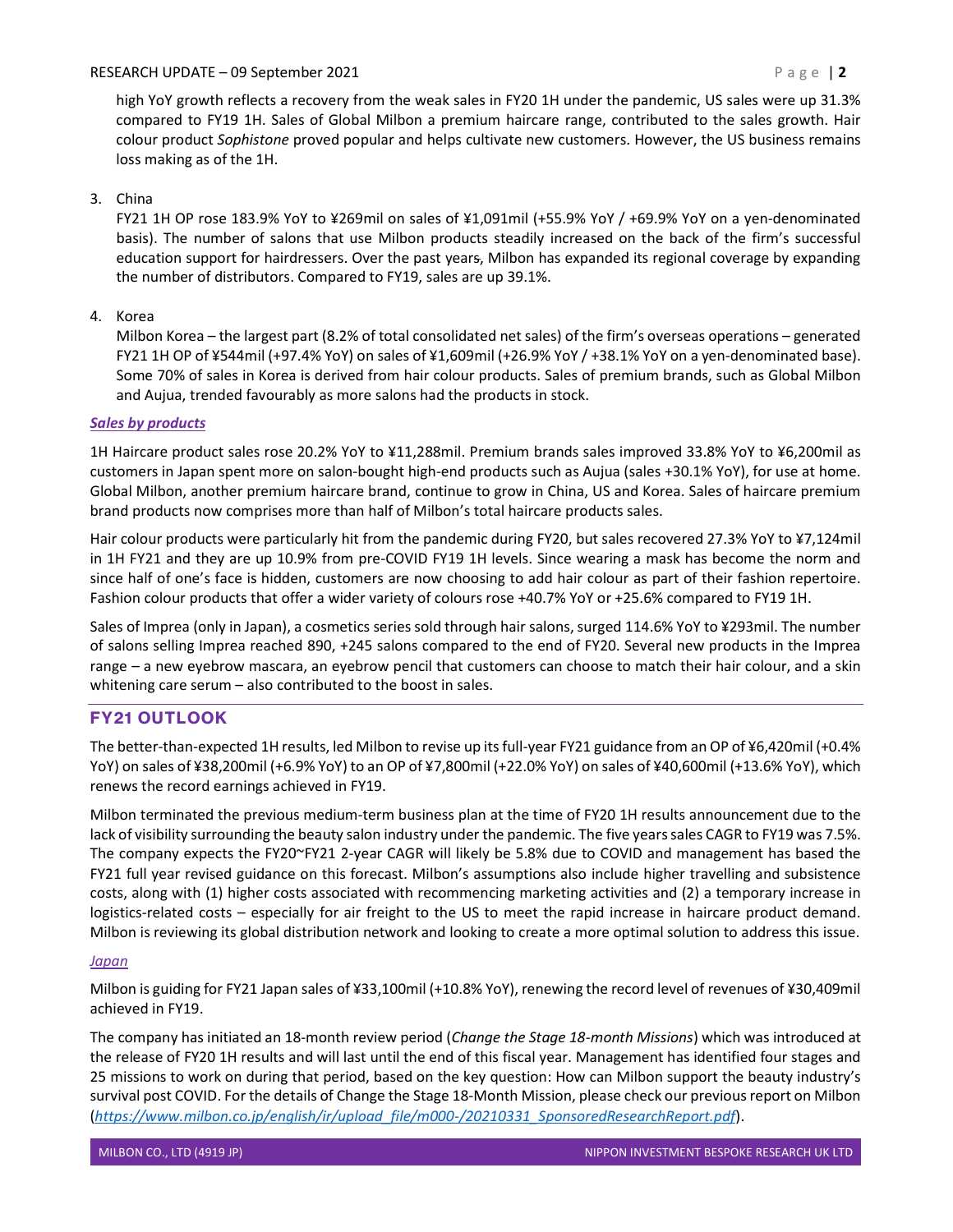### RESEARCH UPDATE – 09 September 2021  $P \text{ a ge } | \textbf{3}$

The environment surrounding the Japan's beauty industry had entered a period of transition even before the pandemic hit. COVID, however, has accelerated the transition. For example, with the mandatory wear of face masks, consumers' interest in beauty has changed from not just make-up but to include haircare. With reduced customer traffic to salons, the importance of selling haircare products and establishing an online shopping infrastructure has become key to salons being able to boost revenues and to retain customers. This trend was particularly apparent at salons in the rural areas. While customer traffic in rural areas fell 10~15% on the back of the increase in remote working during 1H, the average spend/customer at the salon improved by 10% thanks to customers choosing to have more treatments (e.g., a haircut and hair colour) when they visit the salon, they are also buying hair care products. In contrast, salons in suburban residential areas saw an increase in both customer traffic and sales compared to pre-COVID time. Due to continued remote working, many people stay home and choose to go to a hair salon in their neighbourhood.

# **Overseas**

On the back of the stronger-than-expected 1H growth, Milbon also revised up its FY21 Overseas sales guidance from ¥6,882mil (17.8% YoY) to ¥7,500mil (+28.3% YoY), and assumes that the economic activities will remain at the current level despite the impact of COVID. Overseas sales are also likely to renew record sales, exceeding the current record FY19 sales of ¥5,857mil. The Overseas sales ratio in FY21 will improve to 18.5% from 16.4% in FY20 and 16.2% in FY19.

### Sales by Product

Hair care products sales were revised up by 4.5% from ¥22,768mil to ¥23,798mil (+12.6% YoY) thanks to a steady increase in sales at salons and home-use haircare products. Hair colours are expected to see a recovery from a dip in FY20, with the company guiding for sales of ¥14,400mil (+14.3% YoY). The company has high hopes for its new hair colour product launched in the US, Sophistone, which offers vivid colours and less odour, to become a salon favourite and therefore encourage other salons to stock the product.

### CAPEX

Towards the end of the 18-month transition period, Milbon has several investment plans in Japan and overseas. The firm is guiding for CAPEX of ¥7,488mil, a substantial jump from FY20's ¥1,917mil. Approx. ¥5,000mil will be spent on land for a new training centre and an R&D centre in Japan (approx. ¥3,000mil), and a factory in China (approx. ¥2,000mil). Furthermore, some ¥240mil will be spent on a new Aoyama sales office with studio facilities. During 1H, the firm spent ¥2,292mil. The actual amount of CAPEX for the year depends on whether Milbon can find a suitable and well-located plot of land for the new training centre, which, as of 1H end, the firm has yet to secure a site.

### Revision on Dividend Payment

Milbon also revised the annual dividend forecast from the previous ¥56/share (+0.0% YoY) to ¥63/share (+12.5% YoY). The firm's shareholder return principle is a pay-out ratio of approx. 40%. Management is willing to revise the policy in the next medium-term business strategy which will likely be announced at the time of FY21 earnings results.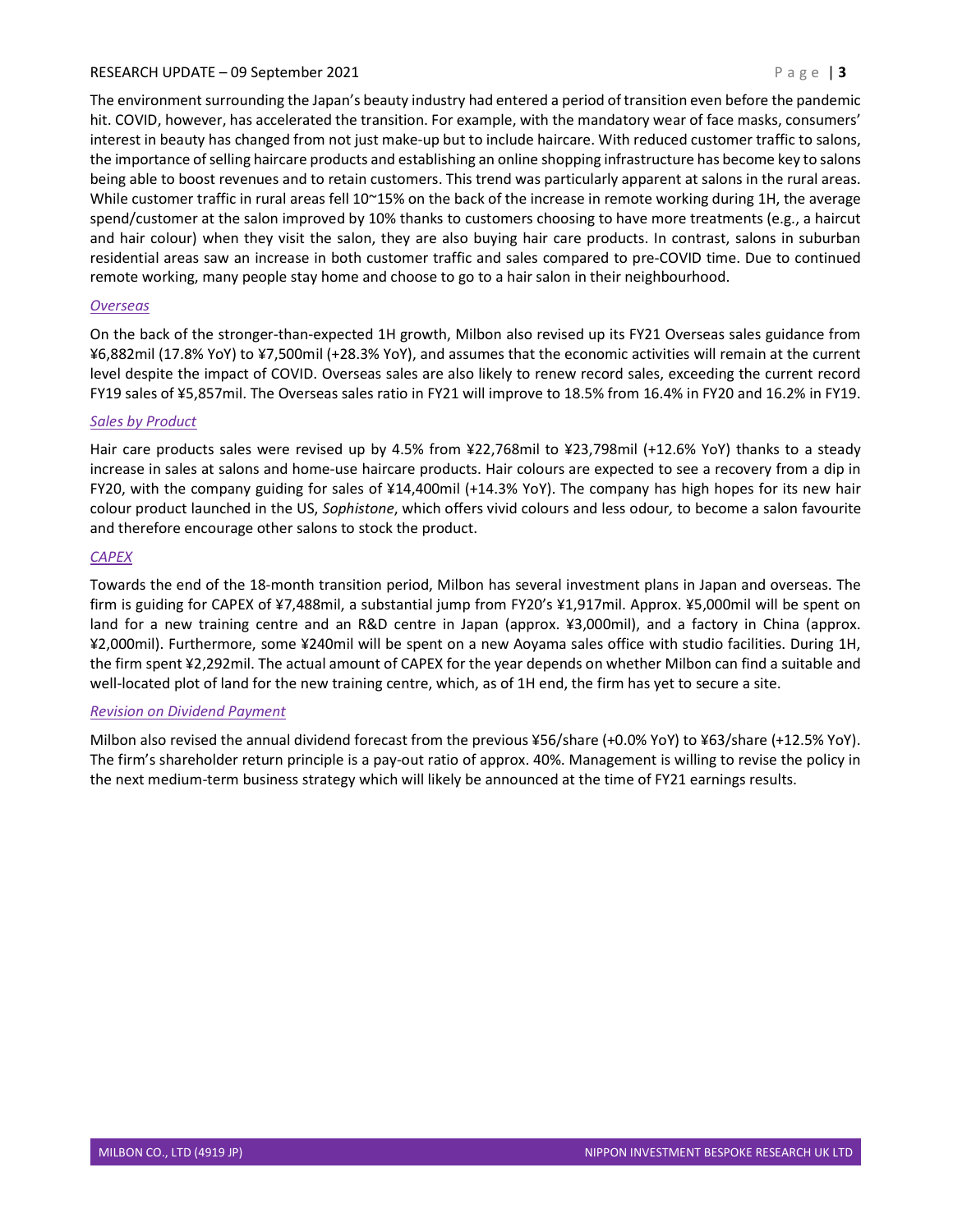# RESEARCH UPDATE – 09 September 2021 and the set of the set of the set of the set of the set of the set of the set of the set of the set of the set of the set of the set of the set of the set of the set of the set of the se

# Milbon (4919 JP): Earnings Summary (Cumulative)

|                                                                                             | <b>FY19</b> |           | <b>FY20</b> |           | <b>FY21</b> |                |                      |                      |                      |                |  |
|---------------------------------------------------------------------------------------------|-------------|-----------|-------------|-----------|-------------|----------------|----------------------|----------------------|----------------------|----------------|--|
| $(\text{ymi})$                                                                              | 1H          | <b>FY</b> | 1H          | <b>FY</b> | 1H          | <b>YoY</b> (%) | <b>FYCE</b><br>(Old) | <b>FYCE</b><br>(New) | Chg (%)<br>(New/Old) | <b>YoY</b> (%) |  |
| <b>Sales</b>                                                                                | 17,242      | 36,266    | 15,869      | 35,725    | 19,558      | 23.3           | 38,200               | 40,600               | 6.3                  | 13.6           |  |
| <b>COGS</b>                                                                                 | 5,746       | 12,554    | 5,329       | 12,340    | 6,650       | 24.8           | 12,890               |                      |                      |                |  |
| <b>GP</b>                                                                                   | 11,496      | 23,711    | 10,540      | 23,385    | 12,907      | 22.5           | 25,310               |                      |                      |                |  |
| GPM (%)                                                                                     | 66.7        | 65.4      | 66.4        | 65.5      | 66.0        | $-0.4PP$       | 66.3                 |                      |                      |                |  |
| <b>SG&amp;A</b>                                                                             | 8,406       | 16,959    | 8,151       | 16,991    | 9,248       | 13.5           | 18,890               |                      |                      |                |  |
| SG&A / Sales (%)                                                                            | 48.8        | 46.8      | 51.4        | 47.6      | 47.3        | $-4.1$ pp      | 49.5                 |                      |                      |                |  |
| <b>OP</b>                                                                                   | 3,089       | 6,751     | 2,388       | 6,394     | 3,659       | 53.2           | 6,420                | 7,800                | 21.5                 | 22.0           |  |
| <b>OPM (%)</b>                                                                              | 17.9        | 18.6      | 15.1        | 17.9      | 18.7        | $+3.6$ pp      | 18.6                 | 19.2                 | $+0.6$ pp            | $+1.3$ pp      |  |
| <b>RP</b>                                                                                   | 2,824       | 6,231     | 2,102       | 5,791     | 3,355       | 59.5           | 5,710                | 7,120                | 24.7                 | 22.9           |  |
| <b>RPM (%)</b>                                                                              | 16.4        | 17.2      | 13.3        | 16.2      | 17.2        | $+3.9$ pp      | 14.9                 | 17.5                 | $+2.6$ pp            | $+1.3$ pp      |  |
| NP for the parent's s/holders                                                               | 1,999       | 4,517     | 1,451       | 4,204     | 2,413       | 66.3           | 4,050                | 5,100                | 25.9                 | 21.3           |  |
| Source: Nippon-IBR based on Milbon's earnings presentation materials (FY19, FY20 & FY21 1H) |             |           |             |           |             |                |                      |                      |                      |                |  |

| Sales and OP Breakdown by Country (Cumulative: JPY basis)                                   |           |             |           |             |           |             |                |                      |                      |            |                |  |  |
|---------------------------------------------------------------------------------------------|-----------|-------------|-----------|-------------|-----------|-------------|----------------|----------------------|----------------------|------------|----------------|--|--|
| $(\angle mii)$                                                                              |           | <b>FY19</b> |           | <b>FY20</b> |           | <b>FY21</b> |                |                      |                      |            |                |  |  |
|                                                                                             |           | 1H          | <b>FY</b> | 1H          | <b>FY</b> | 1H          | <b>YoY</b> (%) | <b>FYCE</b><br>(Old) | <b>FYCE</b><br>(New) | Change (%) | <b>YoY</b> (%) |  |  |
| Japan                                                                                       | Sales     | 14,383      | 30,409    | 13,373      | 29,880    | 15,742      | 17.7           | 31,318               | 33,100               | 5.7        | 10.8           |  |  |
|                                                                                             | OP        | 2,723       | 6,177     | 2,360       | 5,989     | 3,074       | 30.2           | n/a                  | n/a                  | n/a        | n/a            |  |  |
|                                                                                             | $OPM(\%)$ | 18.9        | 20.3      | 17.7        | 20.0      | 19.5        | $+1.8$ pp      | n/a                  | n/a                  | n/a        | n/a            |  |  |
| Overseas                                                                                    | Sales     | 2,859       | 5,857     | 2,495       | 5,844     | 3,816       | 52.9           | 6,882                | 7,500                | 9.0        | 28.3           |  |  |
|                                                                                             | OP        | 365         | 574       | 27          | 405       | 585         | 2024.0         | n/a                  | n/a                  | n/a        | n/a            |  |  |
|                                                                                             | $OPM(\%)$ | 12.8        | 9.8       | 1.1         | 6.9       | 15.3        | $+14.2$ pp     | n/a                  | n/a                  | n/a        | n/a            |  |  |
| Total                                                                                       | Sales     | 17,242      | 36,266    | 15,869      | 35,725    | 19,558      | 23.3           | 38,200               | 40,600               | 6.3        | 13.6           |  |  |
|                                                                                             | OP        | 3,089       | 6,751     | 2,388       | 6,394     | 3,659       | 53.2           | n/a                  | n/a                  | n/a        | n/a            |  |  |
|                                                                                             | $OPM(\%)$ | 17.9        | 18.6      | 15.1        | 17.9      | 18.7        | $+3.6$ pp      | n/a                  | n/a                  | n/a        | n/a            |  |  |
| Source: Nippon-IBR based on Milbon's earnings presentation materials (FY19, FY20 & FY21 1H) |           |             |           |             |           |             |                |                      |                      |            |                |  |  |

| Net Sales Breakdown by Products (Cumulative)                                                |             |           |             |        |               |            |                      |                      |                |            |  |
|---------------------------------------------------------------------------------------------|-------------|-----------|-------------|--------|---------------|------------|----------------------|----------------------|----------------|------------|--|
| $(\text{ymi})$                                                                              | <b>FY19</b> |           | <b>FY20</b> |        | <b>FY21CE</b> |            |                      |                      |                |            |  |
|                                                                                             | 1H          | <b>FY</b> | 1H          | FY.    | 1H            | YoY<br>(%) | <b>FYCE</b><br>(Old) | <b>FYCE</b><br>(New) | New/Old<br>(%) | YoY<br>(%) |  |
| Hair care products                                                                          | 9,897       | 21,328    | 9,391       | 21.135 | 11.288        | 20.2       | 22.768               | 23,798               | 4.5            | 7.7        |  |
| Hair colouring products                                                                     | 6,423       | 12,994    | 5,594       | 12,594 | 7,124         | 27.3       | 13,112               | 14,400               | 9.8            | 4.1        |  |
| Permanent wave products                                                                     | 770         | 1,515     | 660         | 1,372  | 740           | 12.0       | 1,416                | 1,485                | 4.9            | 3.2        |  |
| Cosmetic products                                                                           | 47          | 165       | 136         | 360    | 293           | 114.6      | 640                  | 640                  | 0.0            | 77.8       |  |
| Others                                                                                      | 103         | 263       | 85          | 262    | 111           | 31.3       | 264                  | 277                  | 4.9            | 0.8        |  |
| Total                                                                                       | 17.242      | 36,266    | 15,869      | 35,725 | 19,558        | 23.3       | 38,200               | 40,600               | 6.3            | 13.6       |  |
| Source: Nippon-IBR based on Milbon's earnings presentation materials (FY19, FY20 & FY21 1H) |             |           |             |        |               |            |                      |                      |                |            |  |